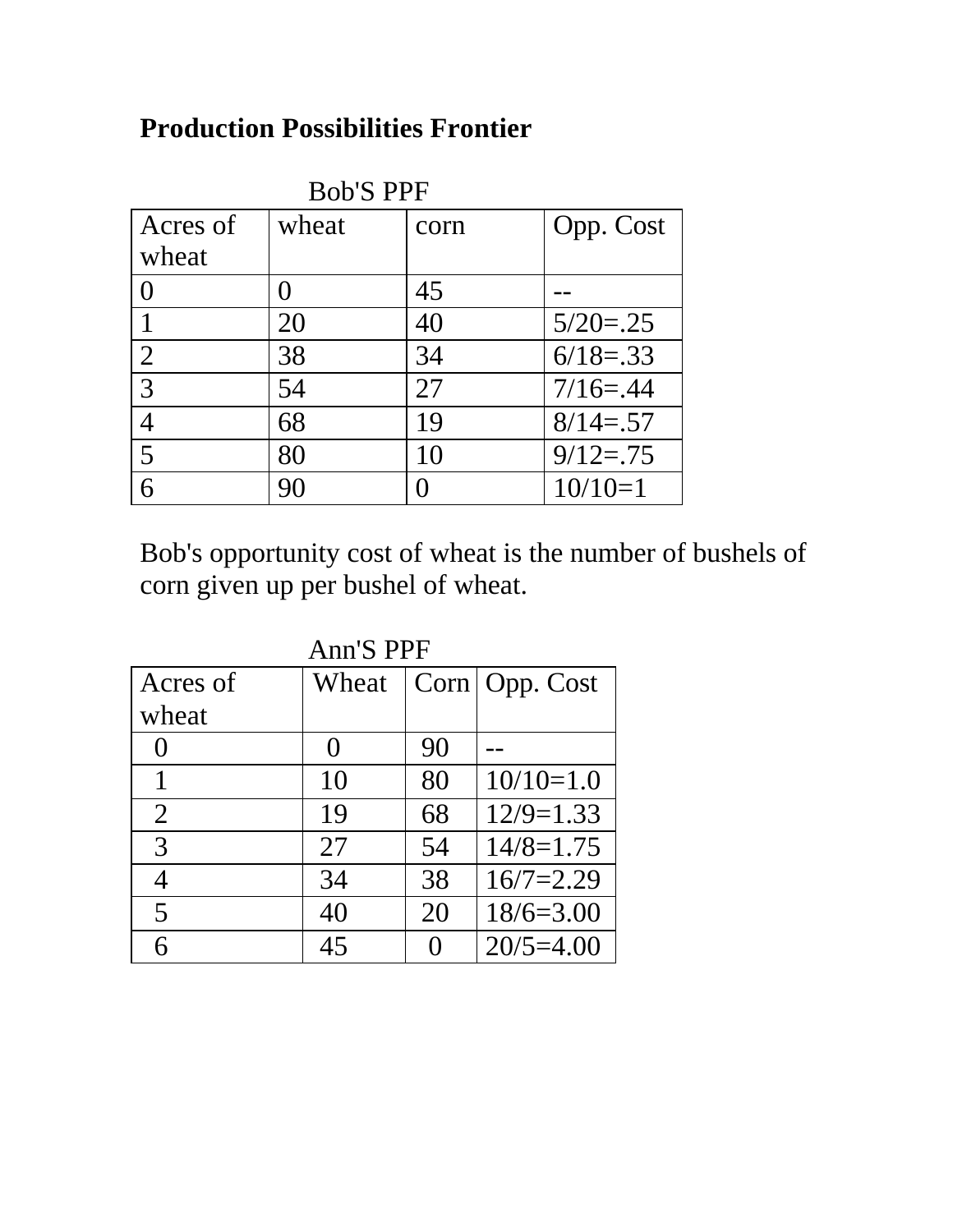If both Bob and Ann are using 3 acres for wheat, Bob's opportunity cost for wheat production is lower than Ann's.

A person with a lower opportunity cost has a comparative advantage.

Bob has a comparative advantage in wheat production (less corn foregone).

Ann has a comparative advantage in corn production.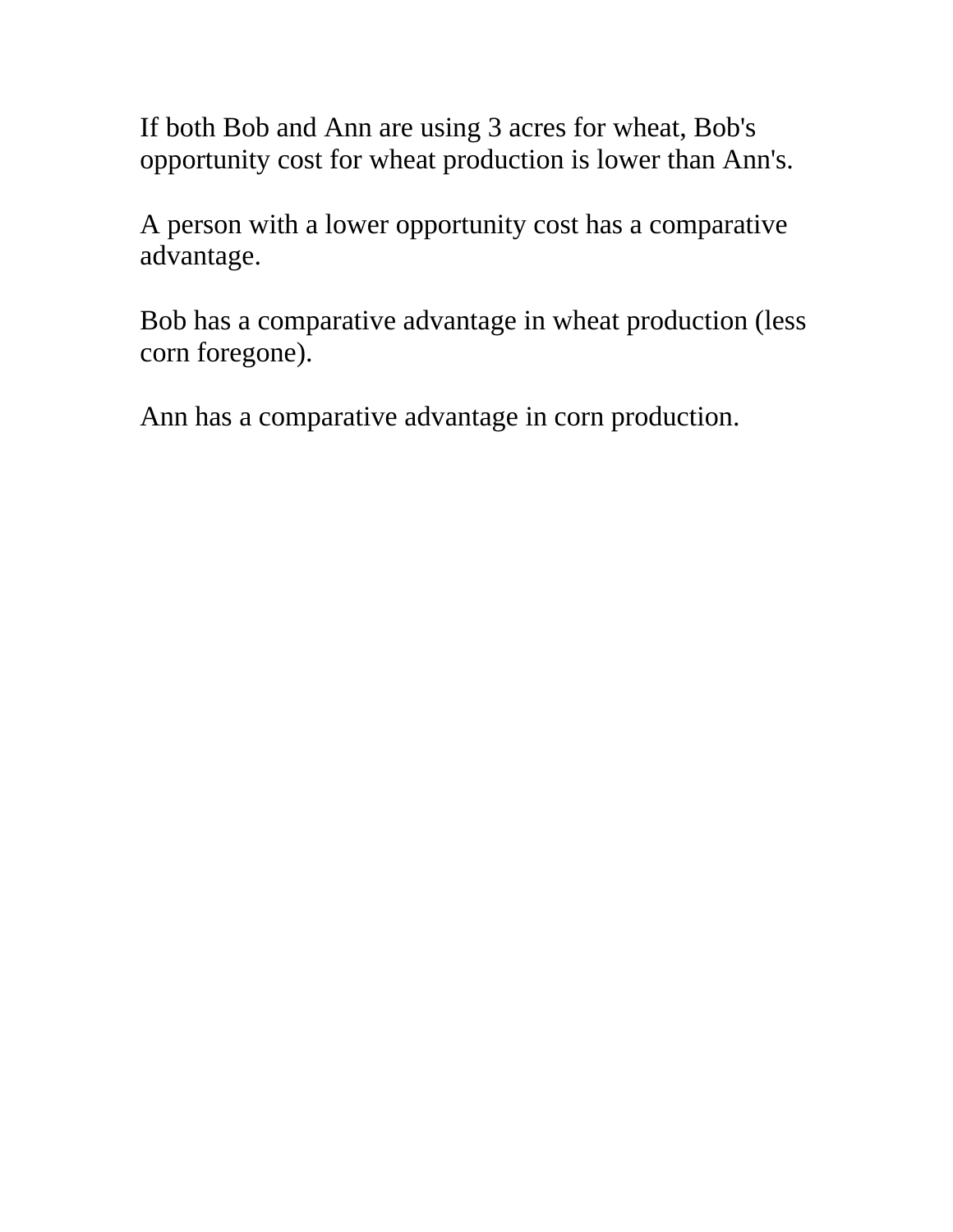If two people's opportunity costs differ, there are gains from trade.

| Acres of Wheat |     | Production     |                |
|----------------|-----|----------------|----------------|
| Bob            | Ann | Corn           | Wheat          |
|                |     | $27 + 54 = 81$ | $54 + 27 = 81$ |
|                |     | $68+19=87$     | $19+68=87$     |
|                |     | $90+0=90$      | $()+9()=9()$   |

Suppose both Bob and Ann are using three acres for wheat.

Such trade can be accomplished at a price between the two opportunity costs.

Bob supplies corn to Ann at a price (units of wheat) higher than his opportunity cost. Bob gets more wheat than he gives up, Ann gets more corn than she gives up.

| <b>Ann's Revised PPF</b> |          |      |                 |  |  |  |
|--------------------------|----------|------|-----------------|--|--|--|
| Acres                    | Wheat    | Corn | <b>Opp Cost</b> |  |  |  |
| $\theta$                 | $\Omega$ | 180  |                 |  |  |  |
| 1                        | 20       | 160  | $20/20=1.00$    |  |  |  |
| $\overline{2}$           | 38       | 136  | $24/18=1.33$    |  |  |  |
| 3                        | 54       | 108  | $28/16=1.75$    |  |  |  |
| $\overline{4}$           | 68       | 76   | $32/14=2.29$    |  |  |  |
| 5                        | 80       | 40   | $36/12=3.00$    |  |  |  |
| 6                        | 90       | 0    | $40/10=4.00$    |  |  |  |

Ann's Revised PPF

An absolute advantage is the ability to produce more of everything. Here, Ann has an absolute advantage over Bob.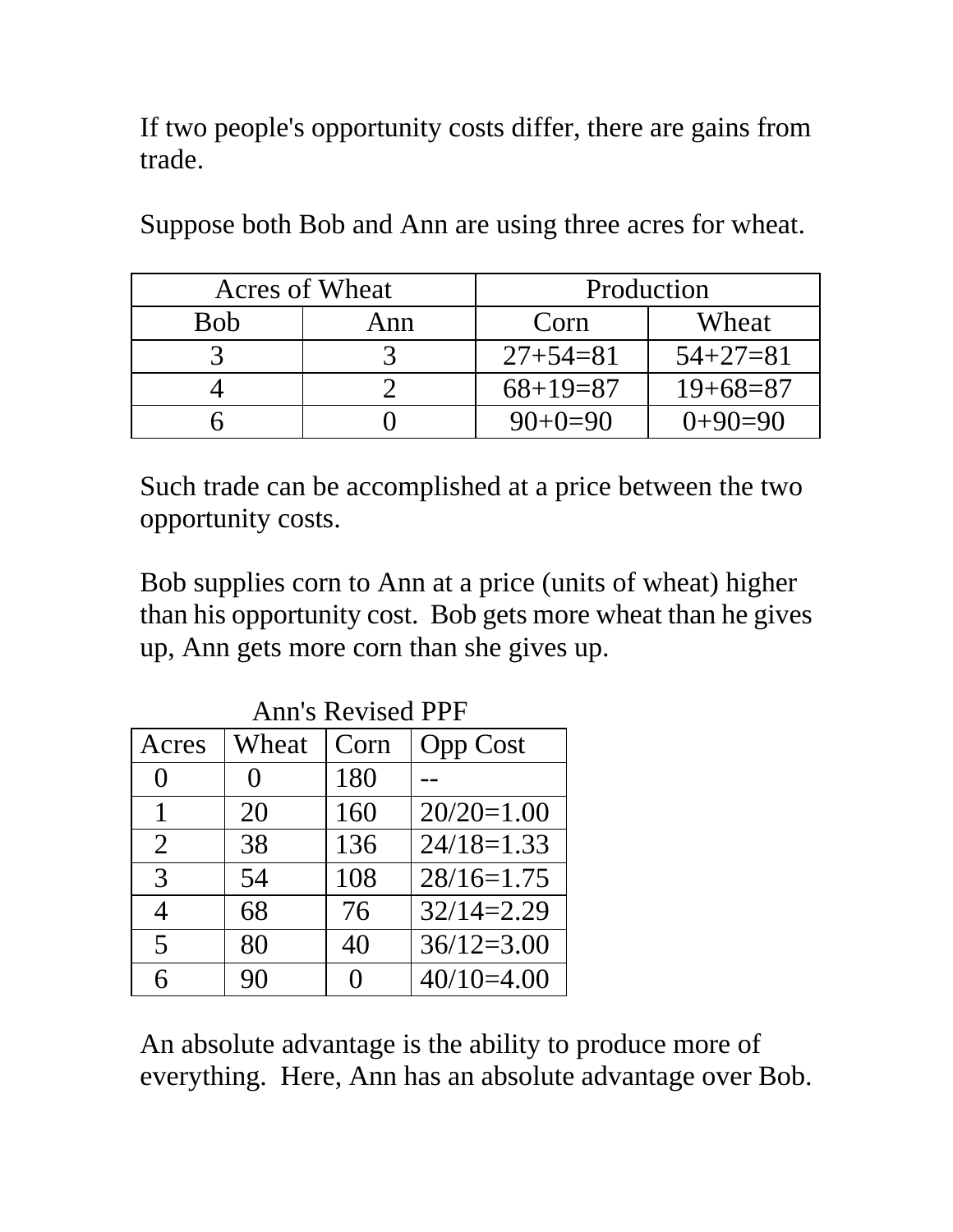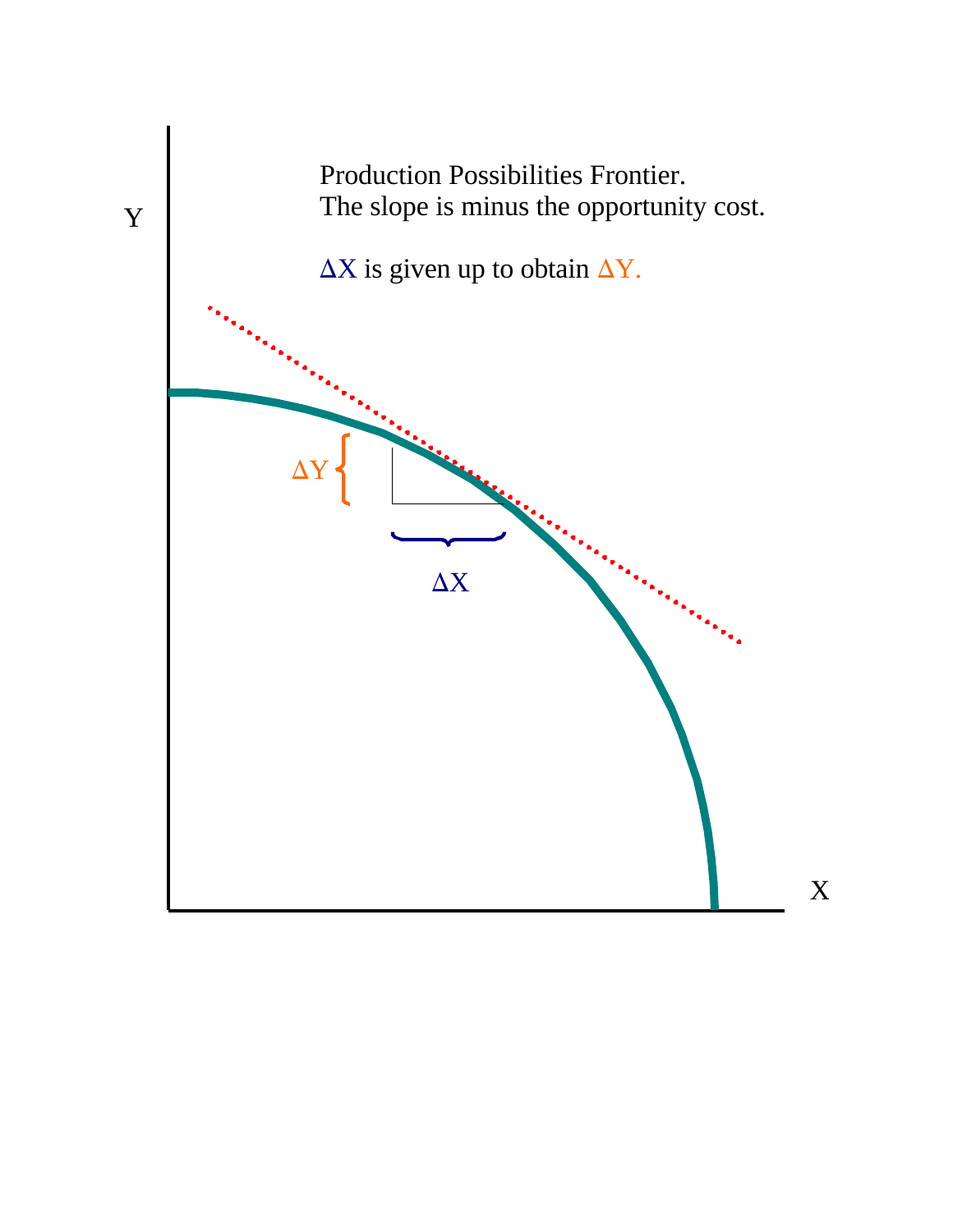## **Summary**

Absolute Advantage - some individuals, nations are able to have more of everything

Comparative Advantage - having a lower cost, in terms of foregone production of other goods

Opportunity cost of X is the amount of Y given up to get one unit of X.

Opportunity cost of Y is the X to get an additional unit of Y.

The opportunity cost of  $X$  (in terms of  $Y$ ) is the reciprocal of the opportunity cost of Y (in terms of X).

**Thus, a nation that has a comparative advantage in X has a comparative disadvantage in Y.**

**It is not possible to have a comparative advantage in every good.**

Trade benefits both parties.

Trade occurs at a price between the opportunity costs. For example, the price of widgets must exceed the opportunity cost of the low cost producer, but be less than the opportunity cost of the high cost producer.

Trade equalizes the opportunity costs of production.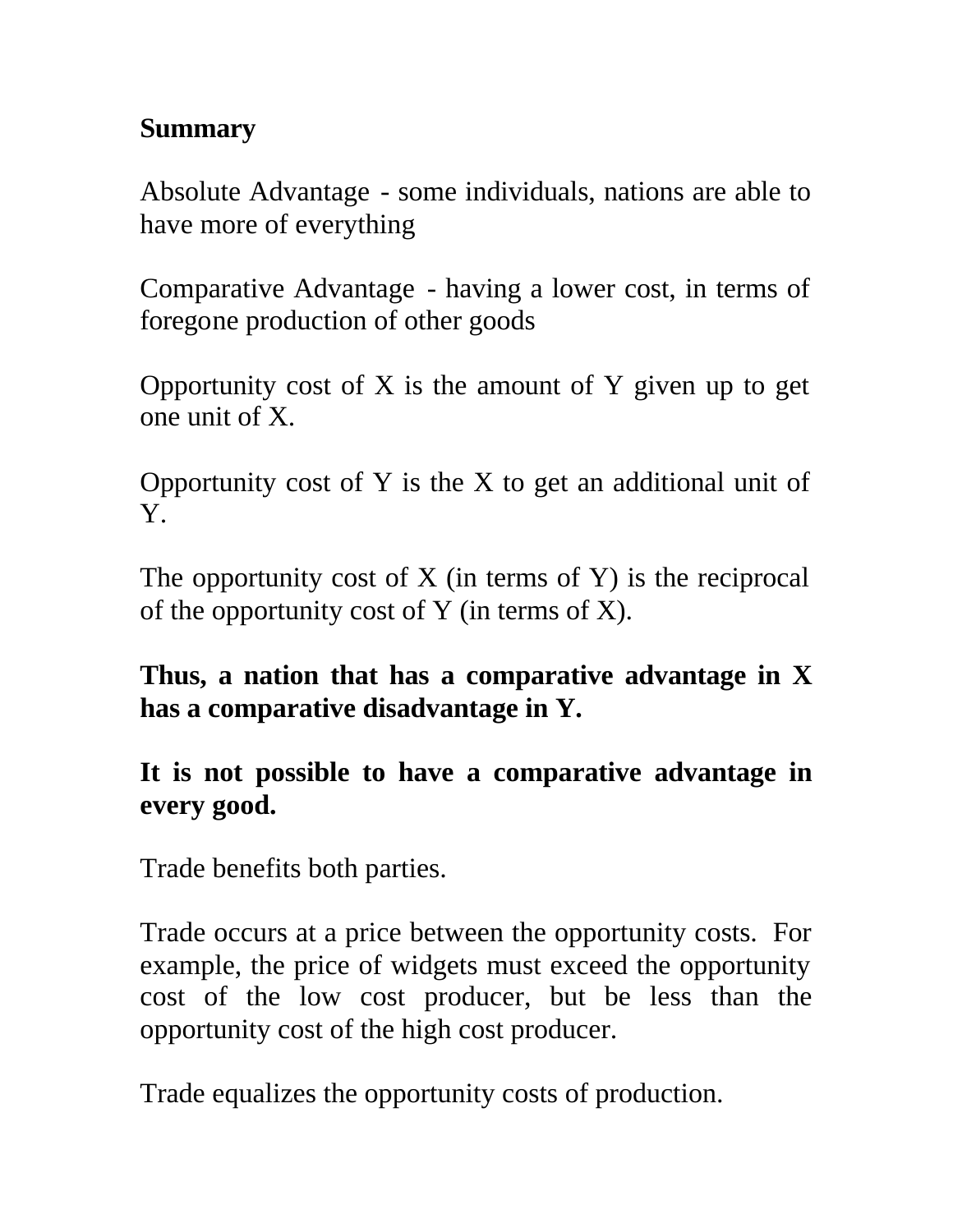Trade leads to specialization, with nations (or individuals) specializing in the production of goods for which they have low opportunity cost.

Trade occurs even if one party has an absolute advantage.

Trade has distributional effects. Some producers will lose from trade, if the price of their production falls.

For example, US unskilled workers will probably be harmed by US-Mexico free trade, and Mexican computer manufacturers will be harmed.

Trade confers a net benefit--the world has more goods total.

The biggest gains from trade occur between nations (or individuals) who are dissimilar. Thus, one should expect bigger gains from trade from US-Mexico free trade than from US-Canada free trade.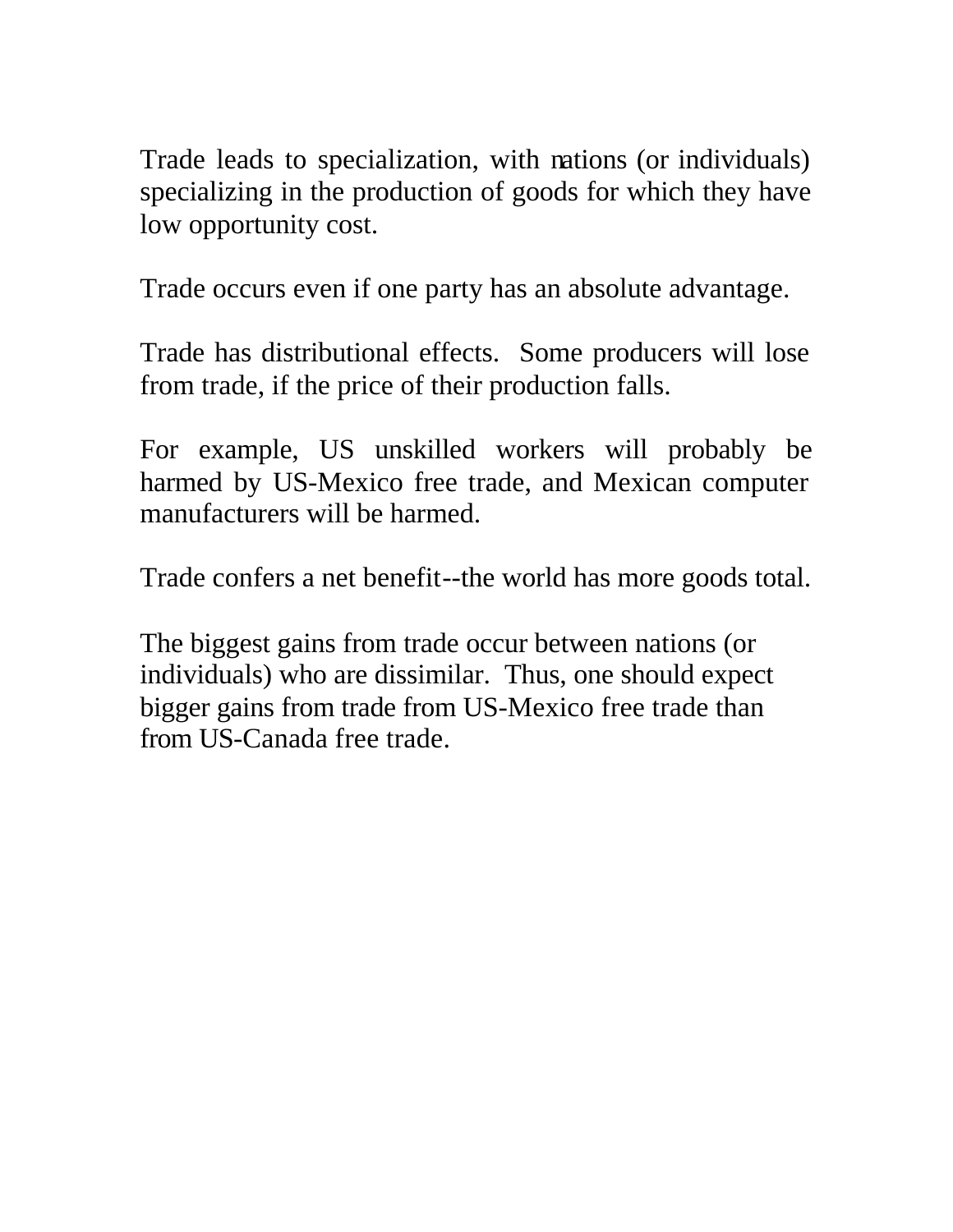Ann and Bob are having a dinner party. Ann can make two pastries per hour, and one quiche per hour. Bob can make one pastry per hour, and two quiches per hour.



Ann has a comparative advantage in pastries, with an opportunity cost of  $\frac{1}{2}$ , (Ann loses ½ quiche per pastry) while Bob loses 2 quiches per pastry.

Bob has a comparative advantage in quiche, with a cost of quiche of  $\frac{1}{2}$  which is lower than Ann's cost of 2 (pastries per quiche).

What is the lowest cost way of producing 24 quiches and 12 pastries? First, put Ann on pastries and Bob on quiches. Ann finishes in 6 hours. Bob has done 12 quiches, so there are 12 quiches to go. Now put both on quiches, producing 3 quiches per hour, so they finish in 4 hours, for a total of ten hours.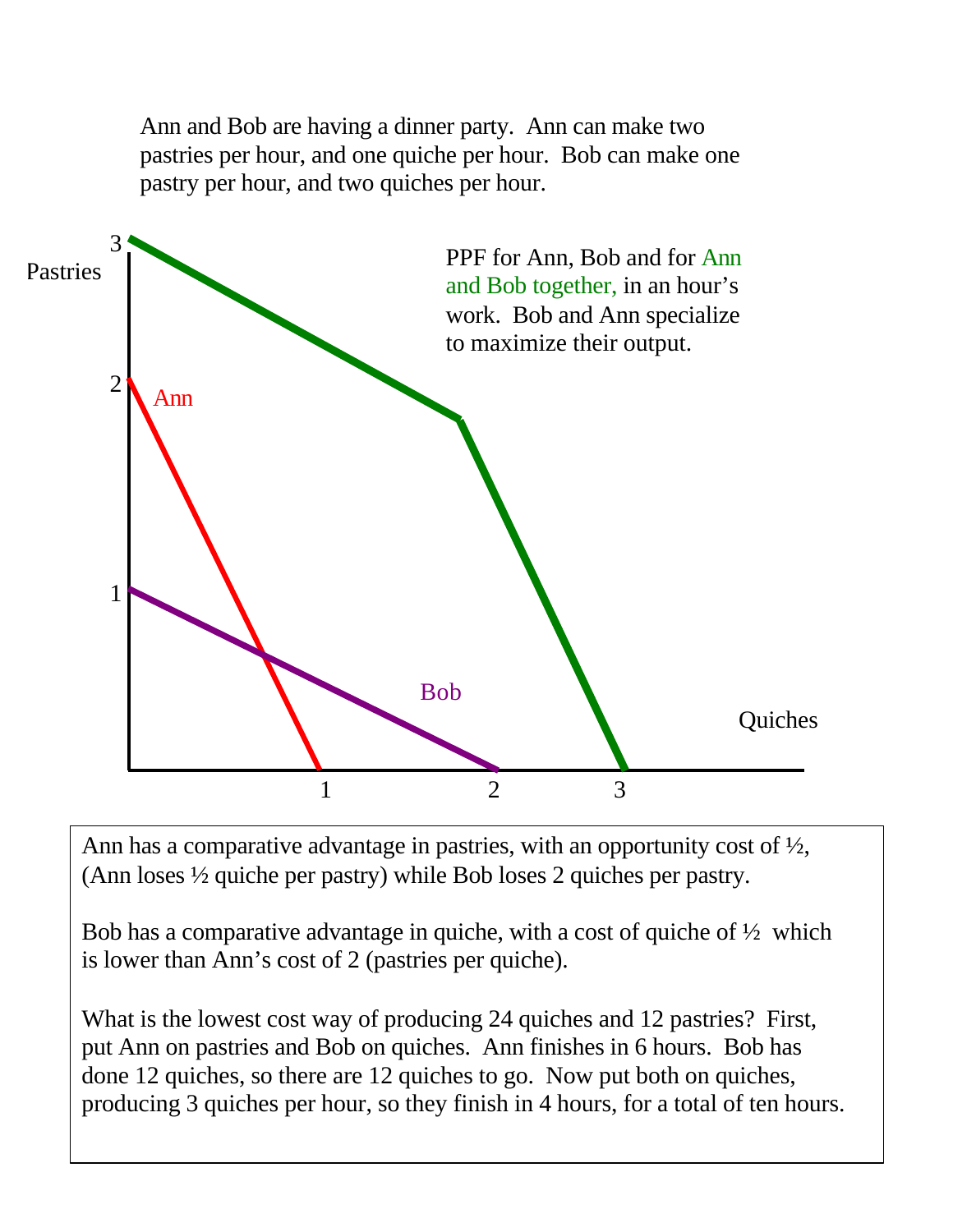